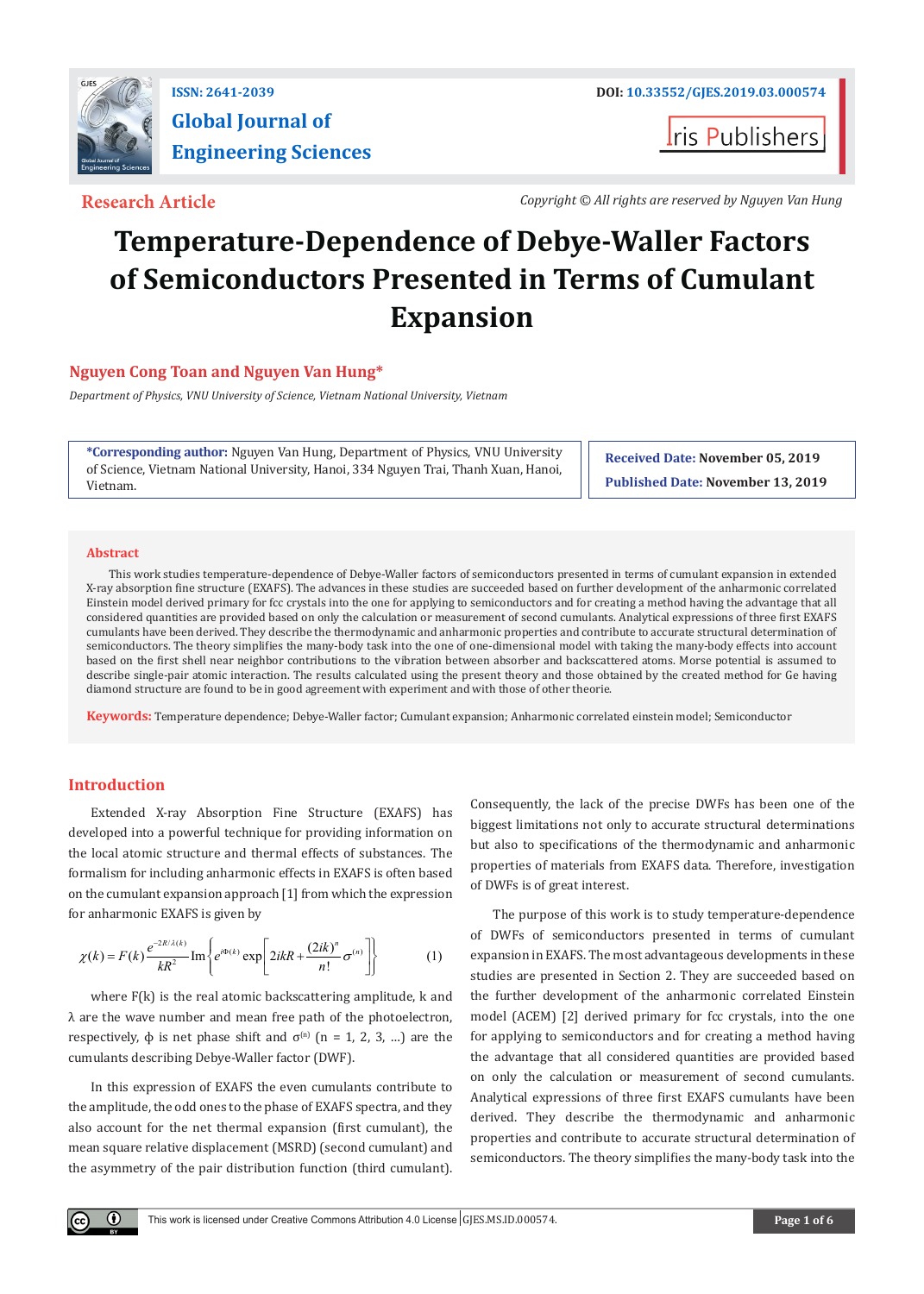one of one-dimensional model with taking the many body effects into account based on the first shell near neighbor contributions to the vibration between absorber and backscattered atoms. Morse potential contained in the derived anharmonic effective potential is assumed to describe the single-pair atomic interaction. In Section 3 the results calculated

using the present theory and those obtained by using the created method, i.e., from the available theoretical [3,4,10] or experimental [5-7] second cumulants of Ge having diamond structure are compared to experiment [5-9], and to those of the other theories [3,4,10], which show good agreement. The conclusions are presented in Section 4.

#### **Formalism**

#### **Anharmonic effective potential**

To determine EXAFS cumulants of a semiconductor it is necessary to specify its interatomic interaction potential and force constant. Let us consider an anharmonic interatomic effective potential expanded up to the third order around its equilibrium

$$
V_{\text{eff}}(x) = \frac{1}{2}k_{\text{eff}}x^2 + k_{3\text{eff}}x^3 + ..., x = r - r_0
$$
 (2)

where  $k_{\text{eff}}$  is the effective local force constant,  $k_{3\text{eff}}$  is the cubic anharmonic effective parameter giving an asymmetry of the anharmonic effective potential, x is the deviation of the instantaneous bond length r between two immediate neighboring atoms from its equilibrium value  $\rm r_{_0}\!\cdot$ 

In the present theory the many-body task is simplified into the one of one-dimensional model with taking the many-body effects into account based on including the first shell near-neighbor contributions to the vibrations between absorber and backscattered atoms. Therefore, the anharmonic effective potential Eq. (2) defined based on an assumption in the center-of-mass frame of single bond pair of an absorber and a backscattered has resulted as

$$
V_{\text{eff}}(x) \approx \frac{7}{6} D \alpha^2 x^2 - \frac{35}{36} D \alpha^3 x^3 \tag{3}
$$

or in terms of parameter  $y = x - a$ ,  $a = \langle x \rangle$ 

$$
V_{\text{eff}}(y) \approx \frac{7}{6} D\alpha^2 y^2 - \frac{35}{36} D\alpha^3 y^3 \tag{4}
$$

where α and *D* are Morse potential parameters describing respectively the width of the potential and the dissociation energy.

Here the effective local force constant and cubic anharmonic parameter for semiconductors included in Eq. (2) as the parameters of anharmonic effective potential have been defined and given in the following forms

$$
k_{\text{eff}} \cong \frac{7}{6} D\alpha^2, \quad k_{3\text{eff}} = -\frac{35}{36} D\alpha^3 \tag{5}
$$

Note that in the derivation of the above expressions we consider the diamond structure, where each atom is bonded to four nearest neighbors and Morse potential is assumed to describe the single pair atomic interaction.

For further calculation of EXAFS cumulants using quantum thermodynamic perturbation theory in the present theory the anharmonic effective potential Eq. (4) is expressed in the sum of the harmonic contribution and a perturbation d V due to the weak anharmonicity in EXAFS as

$$
V_{\text{eff}}(y) \approx \frac{1}{2} k_{\text{eff}} y^2 + \delta V(y) \tag{6}
$$

where the perturbation term  $\delta V(y)$  has the following form

$$
\delta V \cong \left(k_{\text{eff}} + 3k_{3\text{eff}}a^2\right)ay + k_{3\text{eff}}y^3\tag{7}
$$

#### **EXAFS cumulants**

Derivation of EXAFS cumulants in the present theory for semiconductors is based on quantum statistical theory [11] and the anharmonic effective potential derived in the previous Section 2.1. Now we consider the physical quantity which is determined based on an averaging procedure using the canonical partition function Z and statistical density matrix ρ, e.g.,

$$
\langle y^m \rangle = \frac{1}{Z} Tr(\rho y^m), \quad m=1,2,3,...
$$
 (8)

Atomic vibrations are quantized in terms of phonons, and anharmonicity is the result of phononphonon interaction, that is why we express y in terms of the annihilation and creation operators,  $\hat{a}$  and  $\hat{a}^*$ , respectively

$$
y = a_0(\hat{a} + \hat{a}^+), \quad a_0 = \sqrt{\frac{\hbar \omega_E}{2k_{\text{eff}}}} \tag{9}
$$

which have the following properties

$$
\left[\hat{a} + \hat{a}^+\right] = 1, \hat{a}^+ \mid n\rangle = \sqrt{n+1} \mid n+1\rangle, \hat{a} \mid n = \sqrt{n-1} \mid n-1\rangle, \hat{a}^+ \hat{a} \mid n\rangle = n \mid n
$$
 (10)

as well as use the harmonic oscillator state n as the eigenstate with the eigenvalue  $E_n = n \hbar \omega_E$  for n being the phonon number, ignoring the zero-point energy for convenience.

Based on the local force constant given by the first equation of Eqs. (5), the correlated Einstein frequency  $\omega_{\rm E}$  and temperature  $\theta_{\rm E}$ for semiconductors have resulted and given by

$$
\omega_{E} = \sqrt{\frac{2k_{eff}}{m}} = \sqrt{\frac{14D\alpha^{2}}{3m}}, \theta_{E} = \frac{\hbar\omega_{E}}{k_{B}}
$$
(11)

where  $k_{B}$  is Boltzmann constant m is atomic mass (for monatomic crystal). The canonical partition function in Eq. (8) can be expressed as

$$
Z \cong Z_0 = \sum_n e^{-n\beta \hbar \omega_E} = \sum_{n=0}^{\infty} z^n = \frac{1}{1-z}, z = \exp(-\theta_E / T)
$$
 (12)

Using the above results for the correlated atomic vibration and the procedure depicted by Eqs.  $(8)$  -  $(12)$ , as well as the first-order thermodynamic perturbation theory [11] the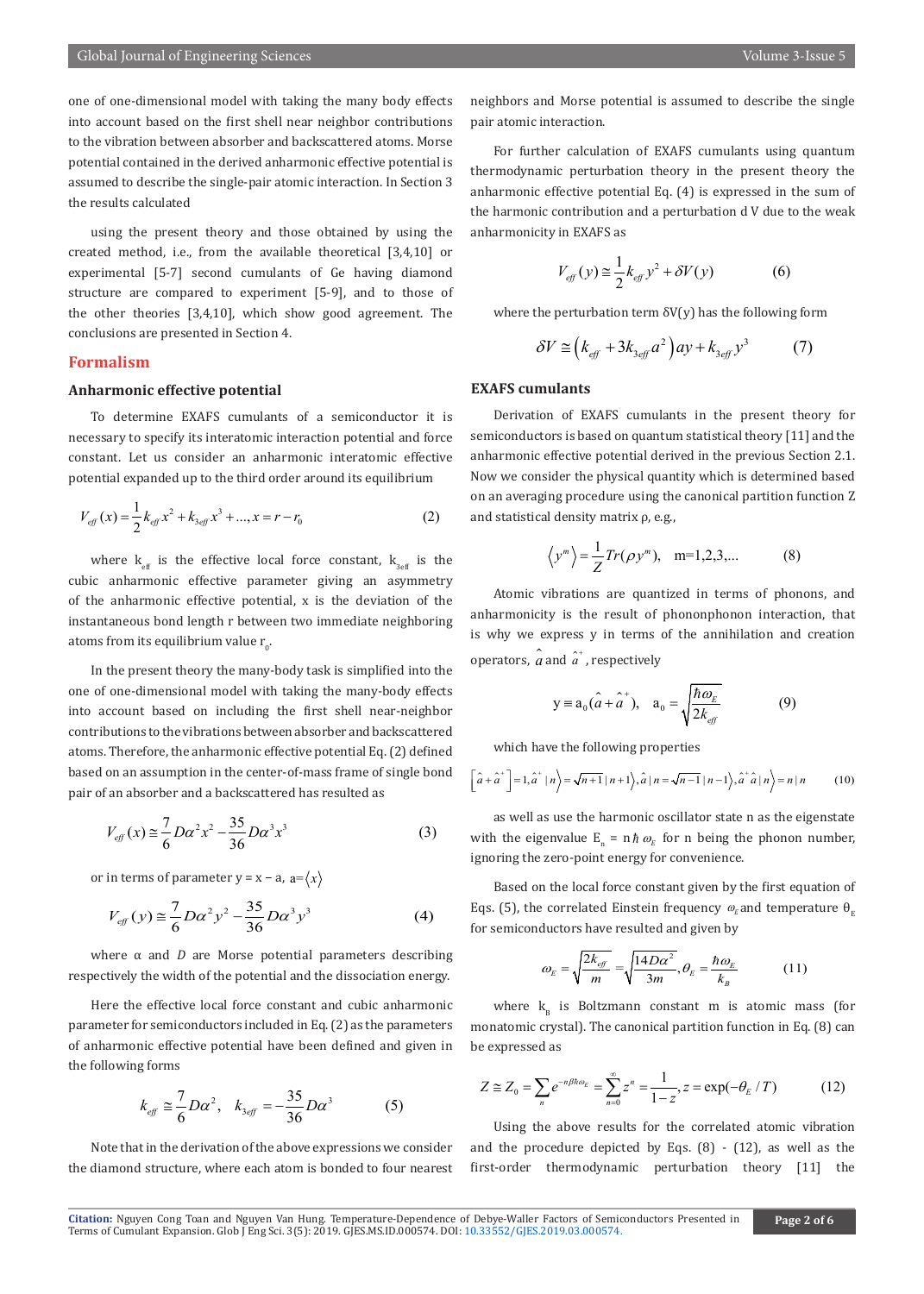temperature-dependent EXAFS cumulants in the present theory for semiconductors have been derived.

Here, based on the procedure depicted by Eq. (8) we derived the even moment expressing the second cumulant or MSRD

$$
\sigma^2(T) = \langle y^2 \rangle = \sum_n e^{-n\beta \hbar \omega_E} \langle n \langle n | \delta V(y) | n \rangle n \rangle, \beta = 1 / k_B T \tag{13}
$$

and the odd moments expressing the first  $(m = 1)$  and third  $(m = 1)$ = 3) cumulants

$$
\left\langle y^m \right\rangle = \frac{k_{\text{eff}}}{Z_0} \sum_{n,n'} \frac{e^{-\beta E_n} - e^{-\beta E_n}}{E_n - E_{n'}} \left\langle n \left| \delta V(y) \right| n' \right\rangle \left\langle n' \right| y^m \left| n \right\rangle, \quad m=1,3 \tag{14}
$$

Where  $\delta V(y)$  is taken from Eq. (7) and the operations expressed by Eqs. (8) - (10) have been applied to calculate the matrix elements given in Eqs. (13) - (14).

Consequently, the EXAFS cumulants for semiconductors have resulted for the first cumulant describing net thermal expansion or lattice disorder

$$
\sigma^{(1)}(T) = a = \sigma_0^{(1)} \frac{1 + z(T)}{1 - z(T)} = \frac{\sigma_0^{(1)}}{\sigma_0^{(2)}} \sigma^2(T), \sigma_0^{(1)} = \frac{35}{83} \alpha \sigma_0^2 \tag{15}
$$

for the second cumulant describing MSRD

$$
\sigma^2(T) = \left\langle y^2 \right\rangle = \sigma_0^2 \frac{1 + z(T)}{1 - z(T)}, \sigma_0^2 = \frac{\hbar \omega_E}{2k_{\text{eff}}}
$$
(16)

and for the third cumulant describing the mean cubic relative displacement (MCRD) or the asymmetry of the pair distribution function

$$
\sigma^{(3)}(T) = \langle y^3 \rangle = \sigma_0^{(3)} \left[ 3 \left( \sigma^2(T) / \sigma_0^2 \right)^2 - 2 \right], \sigma_0^{(3)} = 15 \alpha (\sigma_0^2)^2 \tag{17}
$$

Here  $\sigma_0^{(1)}$ ,  $\sigma_0^2$ ,  $\sigma_0^{(3)}$  are zero-point energy contributions to the cumulants  $\sigma^{(1)}(T)$ ,  $\sigma^{(2)}(T)$ ,  $\sigma^{(3)}(T)$ , respectively.

Hence, the EXAFS quantities given by Eqs. (15) – (17) have been described in terms of second cumulant. This is useful not only for reducing the numerical calculations but also for creating a method for obtaining the remain theoretical or experimental EXAFS quantities of the considered semiconductor based on only the calculated (theoretical study) or measured (experimental study) second cumulants.

Note that the derived cumulants describe the thermodynamic and anharmonic properties and based on Fourier transform magnitudes of EXAFS spectra described by Eq. (1) containing these cumulants contribute to accurate structural determination of semiconductors.

#### **Numerical Results and Discussions**

Now we apply the expressions derived in the previous sections to numerical calculations for temperature-dependence of EXAFS cumulants of diamond structure type semiconductor Ge using its Morse potential parameters [12] D = 1.63 eV,  $\alpha$  = 1.50 Å<sup>-1</sup>. The calculated values of the local force constant  $k_{\text{eff}}$  anharmonic cubic parameter  $k_{3eff}$  correlated Einstein frequency  $\omega_{r}$  and temperature  $\theta_r$  are written in Table 1.

**Table 1:** Calculated values of  $k_{\text{eff}}$ ,  $k_{\text{3eff}}$ ,  $\omega_{\text{F}}$ ,  $\theta_{\text{F}}$  of semiconductor Ge using its Morse potential parameters [12].

|    |          |         | Element   K <sub>eff</sub> (N/m)   K <sub>3eff</sub> (eV.Â <sup>-3</sup> )   $\omega_E$ ( $\times$ 10 <sup>13</sup> Hz) | $\theta_{\rm r}$ (K) |
|----|----------|---------|-------------------------------------------------------------------------------------------------------------------------|----------------------|
| Ge | 137.1074 | -5.3484 | 4.7556                                                                                                                  | 363.2636             |



Figure 1 illustrates the anharmonic interatomic effective potentials of Ge calculated using the present theory. It is asymmetric due to the anharmonic contribution described by the third order parameter  $k_{3eff}$  of the potential. Here, the anharmonic effective potential of Ge is compared to its harmonic effective term to show

the rate of its asymmetry due to anharmonicity. This anharmonic effective potential of Ge is used for calculating the considered EXAFS quantities.

Temperature-dependence of second cumulant or MSRD  $\sigma^2(T)$ of Ge (Figure 2) calculated using the present theory agrees well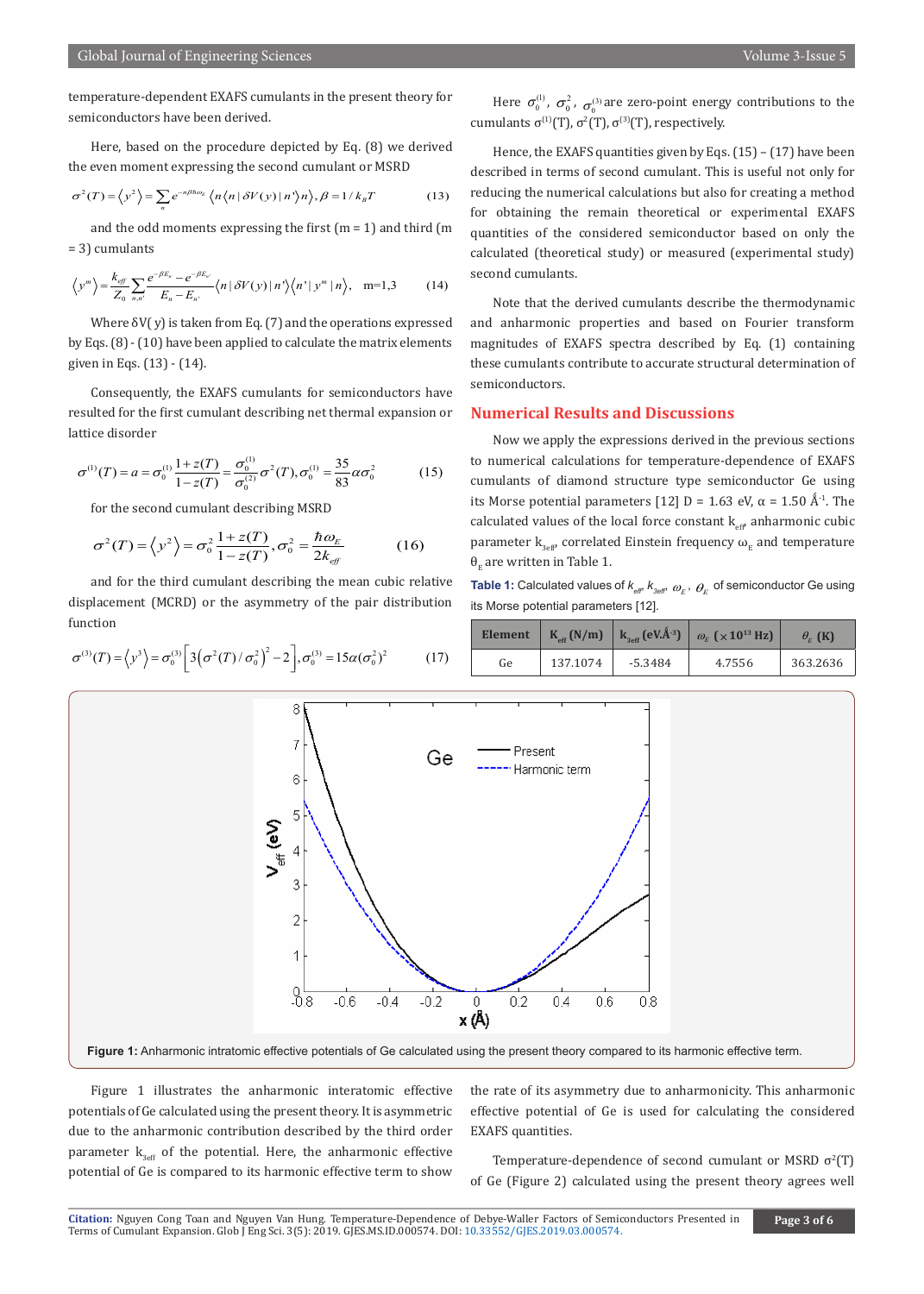with the experimental values of G Dalba, et al. (Expt.) [5,6], and of AE Stern, et al. [7], with the result of FD Vila, et al. [3] and of JJ Rehr, et al. [4] calculated using the LDA (local density approximation),

and of NV Hung, et al. [10] calculated using the SMM (statistical moment method) and Stillinger-Weber potentials.



Temperature-dependence of the first cumulant or net thermal expansion  $\sigma^{(1)}(T)$  of Ge (Figure 3) calculated using the present theory agrees well with the experimental values of G Dalba, et al. [8], and to those calculated from the experimental (exp.) MSRD of G Dalba, et al. [5], of EA Stern, et al. [7], as well as from the calculated (calc.) MSRD of FD Vila, et al. [3], and of JJ Rehr, et al. [4] calculated using the LDA. Such good agreement is also shown for the third

cumulant  $\sigma^{(3)}(T)$  of Ge (Figure 4) calculated using the present theory with the EXAFS experimental values of P Fornasini, et al. [9], as well as to those calculated from the experimental (exp.) MSRD of Dalba, et al. [6], of E Stern, et al. [7] and from the calculated (calc.) MSRD of FD Vila, et al. [3], and of JJ Rehr, et al. [4] calculated using the LDA.



G Dalba, et al. [8], and to those calculated from the experimental (exp.) MSRD of G Dalba, et al .[5], of EA Stern, et al. [7], as well as from the calculated (calc.) MSRD of FD Vila, et al. [3], and of JJ Rehr, et al. [4] calculated using the LDA.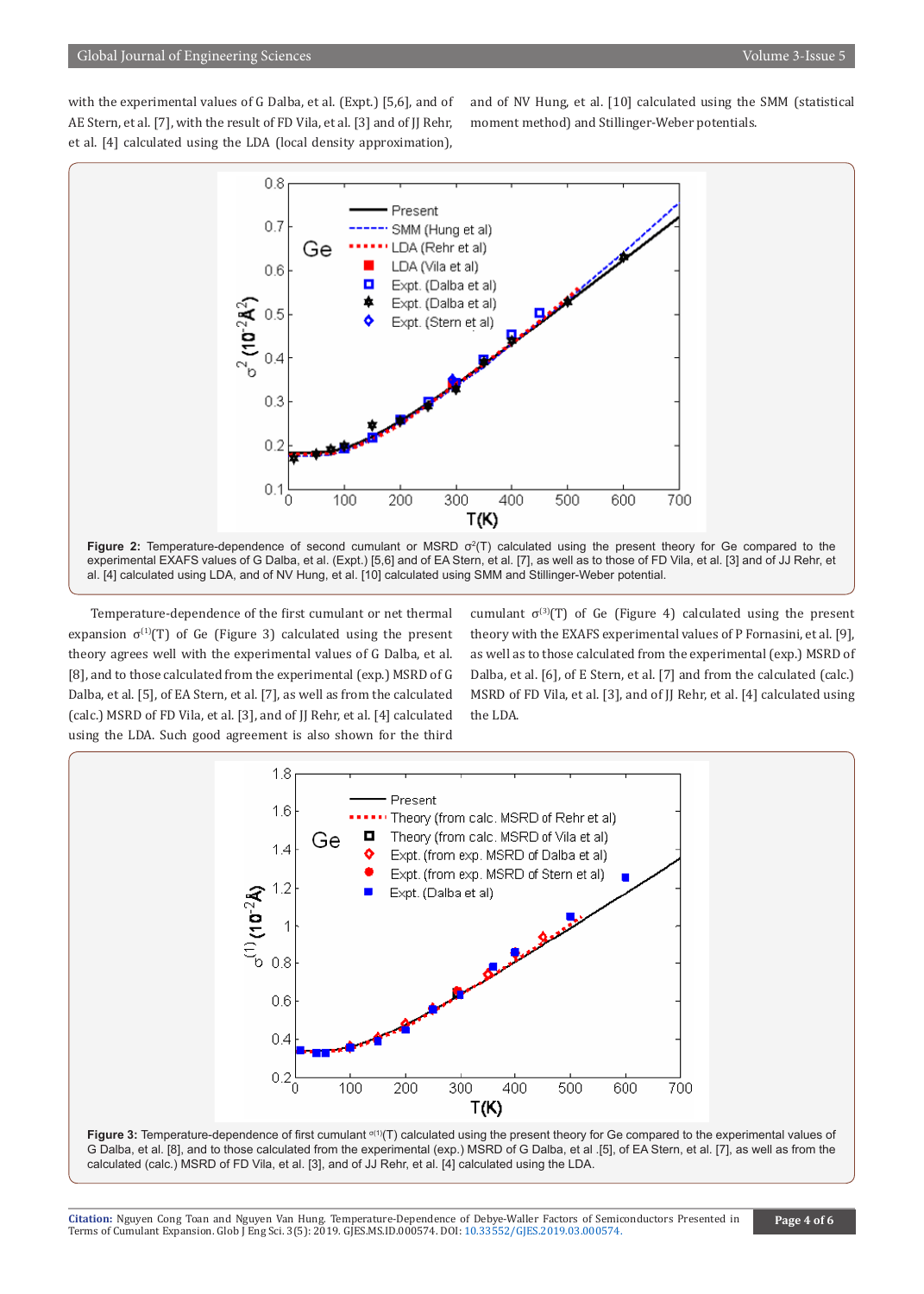Note that the good agreement of the values calculated from the theoretical and experimental second cumulants or MSRDs of Ge (Figure 2) for the first cumulants presented in Figure 3 and for the third cumulants presented in Figure 4 with experiment confirms not only their validity as the theoretical and experimental EXAFS

quantities but also the possibility of getting the other EXAFS parameters if the second cumulants are calculated or measured. This actually also confirms the validity of the above created method which has been used in the present studies.



The above figures show that at high temperatures the first and second cumulants are linearly proportional to temperature T and the third cumulant to T<sup>2</sup>. They contain zero-point energy contributions at low-temperatures, a quantum effect.

The cumulant ratios are often considered in the anharmonic EXAFS studies [2,13,14]. Figure 5 illustrates temperature-

dependence of cumulant ratio  $\sigma^{(1)}\sigma^2/\sigma^{(3)}$  calculated using the present theory for Ge. Here,  $\sigma^{(1)}\sigma^2/\sigma^{(3)}$  approaches 3/2 at low-temperatures and the classical value [13,14] of 1/2 at high temperatures beginning from the Einstein temperature ( $\theta_{\rm E}$  = 363.26K for Ge, Table 1) as for the other crystal structures [2]. Hence, it remains to be considered as the standard for studying EXAFS cumulants of semiconductors calculated using the present theory.